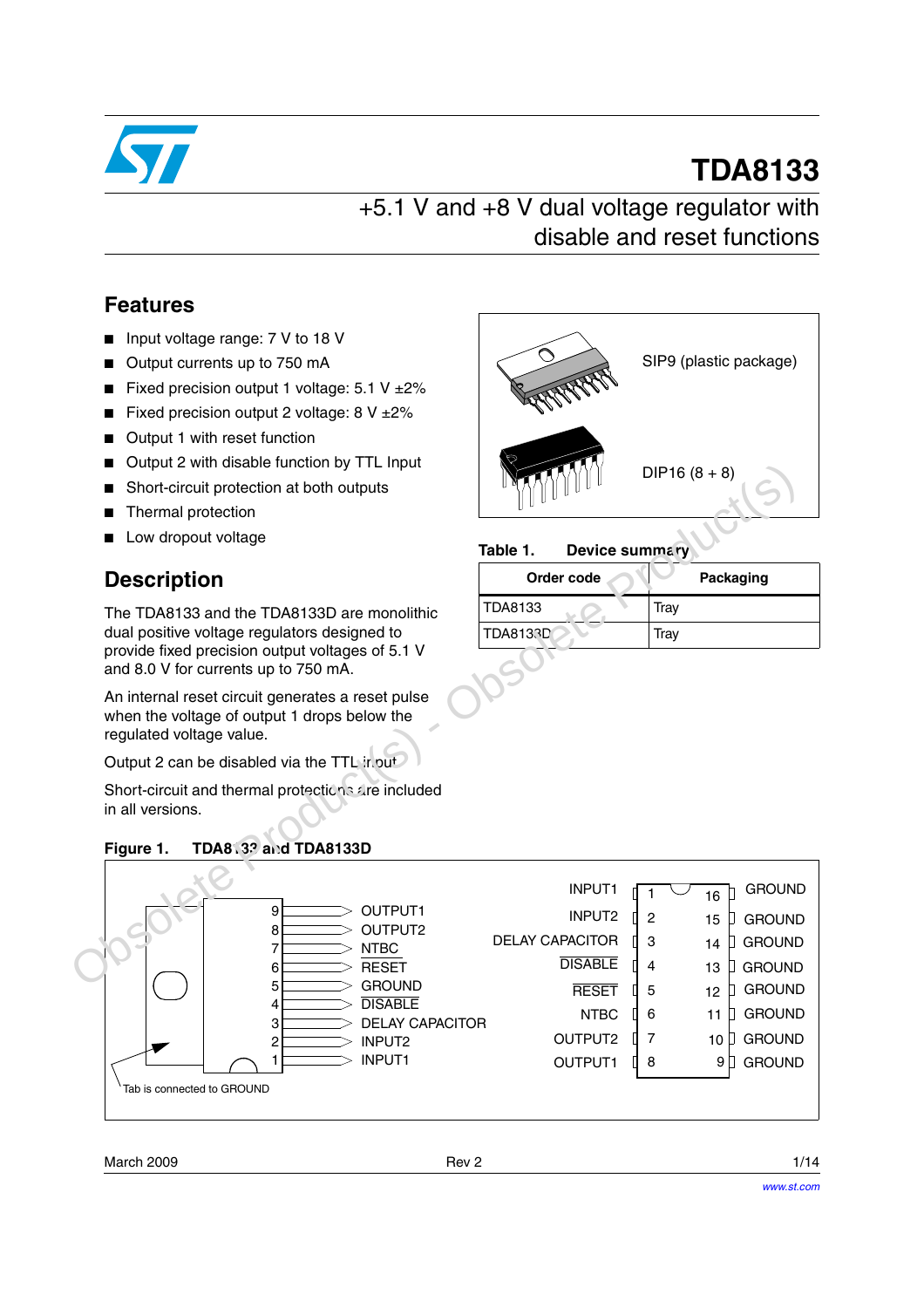### **Contents**

| 1 |    |  |  |  |  |  |
|---|----|--|--|--|--|--|
|   |    |  |  |  |  |  |
|   |    |  |  |  |  |  |
|   |    |  |  |  |  |  |
|   |    |  |  |  |  |  |
|   |    |  |  |  |  |  |
|   | 13 |  |  |  |  |  |
|   |    |  |  |  |  |  |

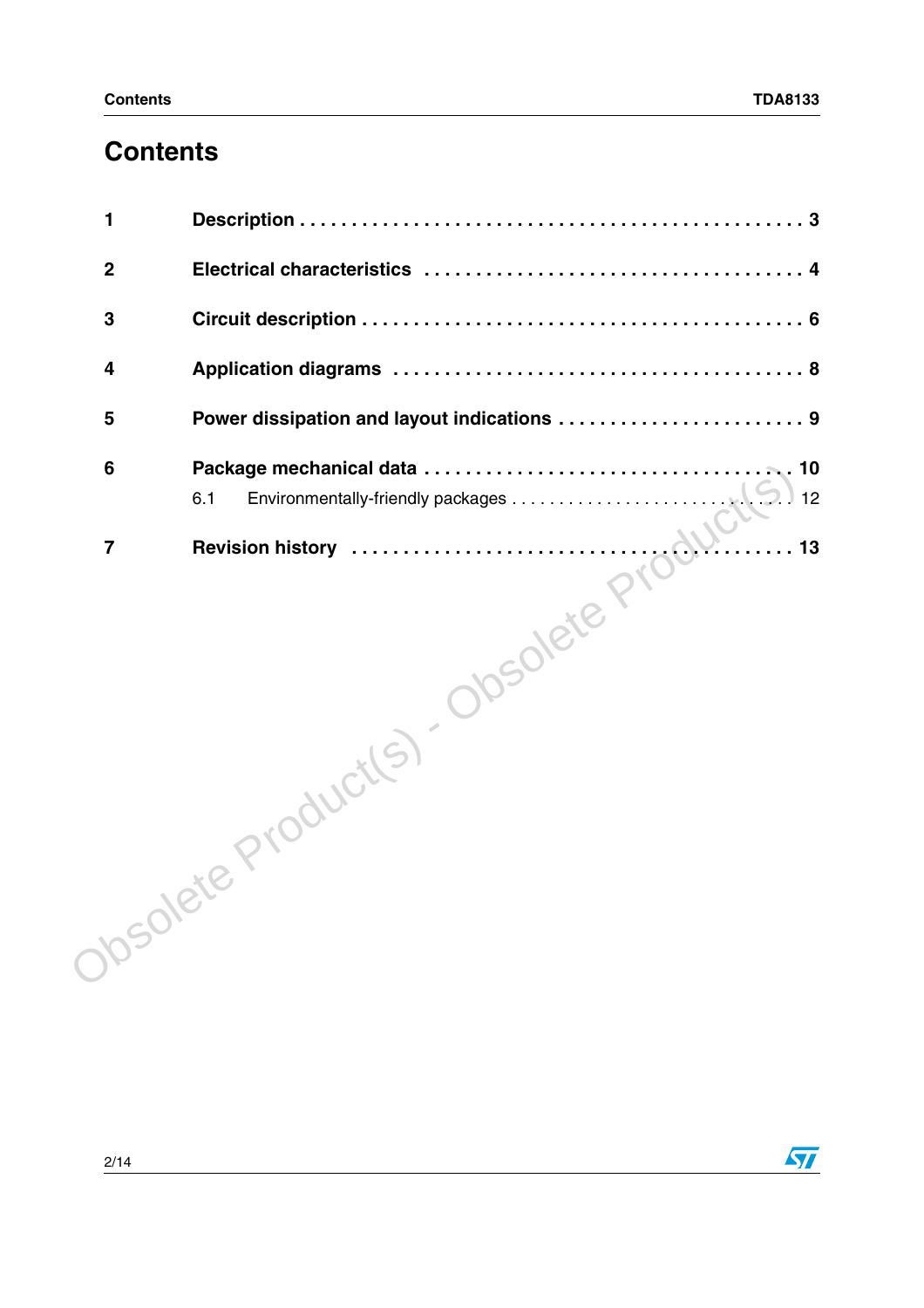### <span id="page-2-0"></span>**1 Description**



#### <span id="page-2-1"></span>**Figure 2. TDA8133 block diagram**

<span id="page-2-2"></span>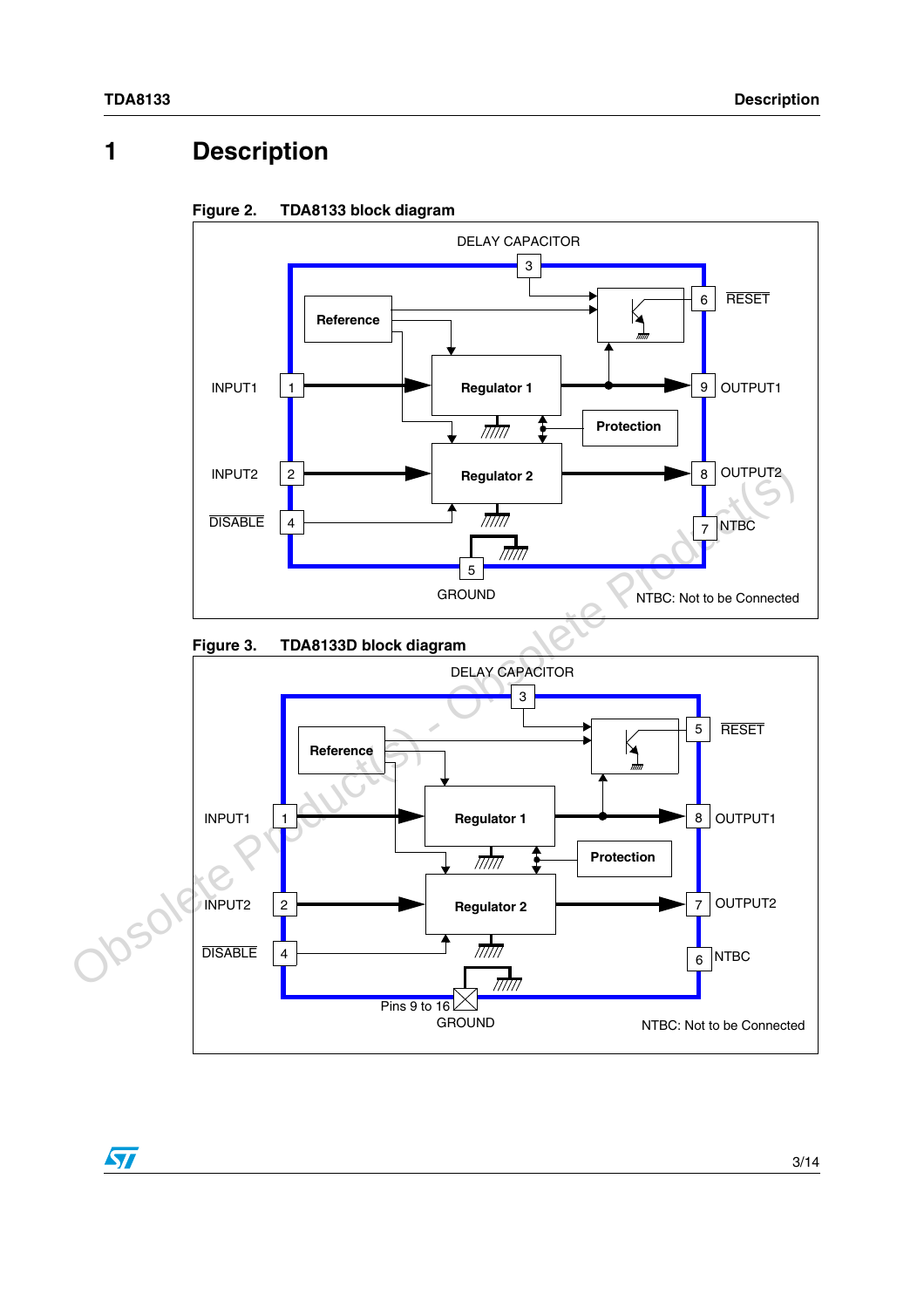## <span id="page-3-0"></span>**2 Electrical characteristics**

| Table 2. |  | Absolute maximum ratings |  |
|----------|--|--------------------------|--|
|----------|--|--------------------------|--|

| Symbol                 | <b>Parameter</b>                           | Value              | Unit |
|------------------------|--------------------------------------------|--------------------|------|
| $V_{IN}$               | DC input voltage at pins INPUT1 and INPUT2 | 20                 | ٧    |
| V <sub>DIS</sub>       | Disable input voltage at pin DISABLE       | 20                 | ٧    |
| <b>V<sub>RST</sub></b> | Output voltage at pin RESET                | 20                 | V    |
| I <sub>O1,2</sub>      | Output currents                            | Internally limited |      |
| $P_{t}$                | Power dissipation                          | Internally limited |      |
| T <sub>STG</sub>       | Storage temperature                        | $-65$ to $+150$    | °C   |
| $T_{\rm J}$            | Junction temperature                       | 0 to $+150$        | °C   |

#### **Table 3. Thermal data**

| iauie J.    | THEITHAI UALA                                   |                            |            |               |
|-------------|-------------------------------------------------|----------------------------|------------|---------------|
| Symbol      |                                                 | <b>Parameter</b>           | Value      | Unit          |
| $R_{thJC}$  | Thermal resistance<br>(junction-to-case)        | TDA8133 9<br>TDA8133D   15 |            | $\degree$ C/W |
| $R_{thJA}$  | Thermal resistance (1)<br>(junction-to-ambient) | TDA8133 50<br>TDA8133D 56  |            | $\degree$ C/W |
| $T_{\rm J}$ | Maximum recommended junction temperature        |                            | 140        | °C            |
| $1$ OPER    | Operating free air temperature range            |                            | 0 to $+70$ | °C            |

# **Table 4. Electrical characteristics**

|                    | Table 3.                          | <b>Thermal data</b>                                        |                                                                          |                                          |                            |            |            |              |
|--------------------|-----------------------------------|------------------------------------------------------------|--------------------------------------------------------------------------|------------------------------------------|----------------------------|------------|------------|--------------|
|                    | <b>Symbol</b>                     |                                                            | <b>Parameter</b>                                                         |                                          |                            |            | Value      | <b>Unit</b>  |
|                    | $R_{thJC}$                        | Thermal resistance<br>(junction-to-case)                   |                                                                          |                                          | TDA8133<br><b>TDA8133D</b> | 9<br>15    |            | °C/W         |
|                    | $R_{thJA}$                        | Thermal resistance <sup>(1)</sup><br>(junction-to-ambient) |                                                                          |                                          | TDA8133<br><b>TDA8133D</b> | 50<br>56   |            | °C/W         |
|                    | $T_{\text{J}}$                    |                                                            |                                                                          | Maximum recommended junction temperature |                            | 140        |            | $^{\circ}C$  |
|                    | $T_{\rm OPER}$                    |                                                            | Operating free air temperature range                                     |                                          |                            | 0 to $+70$ |            | $^{\circ}$ C |
| Table 4.           | <b>Electrical characteristics</b> |                                                            |                                                                          |                                          |                            |            |            |              |
| <b>Symbol</b>      | <b>Parameter</b>                  |                                                            |                                                                          | <b>Test Conditions</b>                   | Min.                       | Typ.       | Max.       | <b>Unit</b>  |
| $V_{O1}$           | Output voltage                    |                                                            | $I_{O1} = 10$ mA                                                         |                                          | 5                          | 5.1        | 5.2        | V            |
| $V_{O2}$           | Output voltage                    |                                                            | $I_{O2} = 10 \text{ mA}$                                                 |                                          | 7.84                       | 8.00       | 8.16       | $\vee$       |
| V <sub>IO1,2</sub> | Dropout voltage                   |                                                            | $I_{O1.2} = 750$ mA                                                      |                                          |                            |            | 1.4        | $\vee$       |
| $V_{O1,2LI}$       | Line regulation                   |                                                            | $7 V < V_{IN1} < 14 V$<br>10 V < $V_{IN2}$ < 14 V<br>$I_{O1.2} = 200$ mA |                                          |                            |            | 50<br>80   | mV           |
| $V_{O1,2LO}$       | Load regulation                   |                                                            | 5 mA < $I_{O1}$ < 600 mA<br>5 mA < $I_{O2}$ < 600 mA                     |                                          |                            |            | 100<br>160 | mV           |
| lo                 | Quiescent current                 |                                                            | $IO1$ = 10 mA, OUTPUT2<br><b>Disabled</b>                                |                                          |                            |            | 2          | mA           |
| V <sub>O1RST</sub> | Reset threshold voltage           |                                                            | $K = V_{O1}$ , $V_{IN1} \ge 7$ V                                         |                                          | $K - 0.4$                  | $K - 0.25$ | $K - 0.1$  | $\vee$       |
| V <sub>RTH</sub>   | Reset threshold hysteresis        |                                                            |                                                                          | 20<br>See circuit description            |                            | 50         | 75         | mV           |
| t <sub>RD</sub>    | Reset pulse delay                 |                                                            | $C_e = 100$ nF<br>See circuit description                                |                                          |                            | 25         |            | ms           |

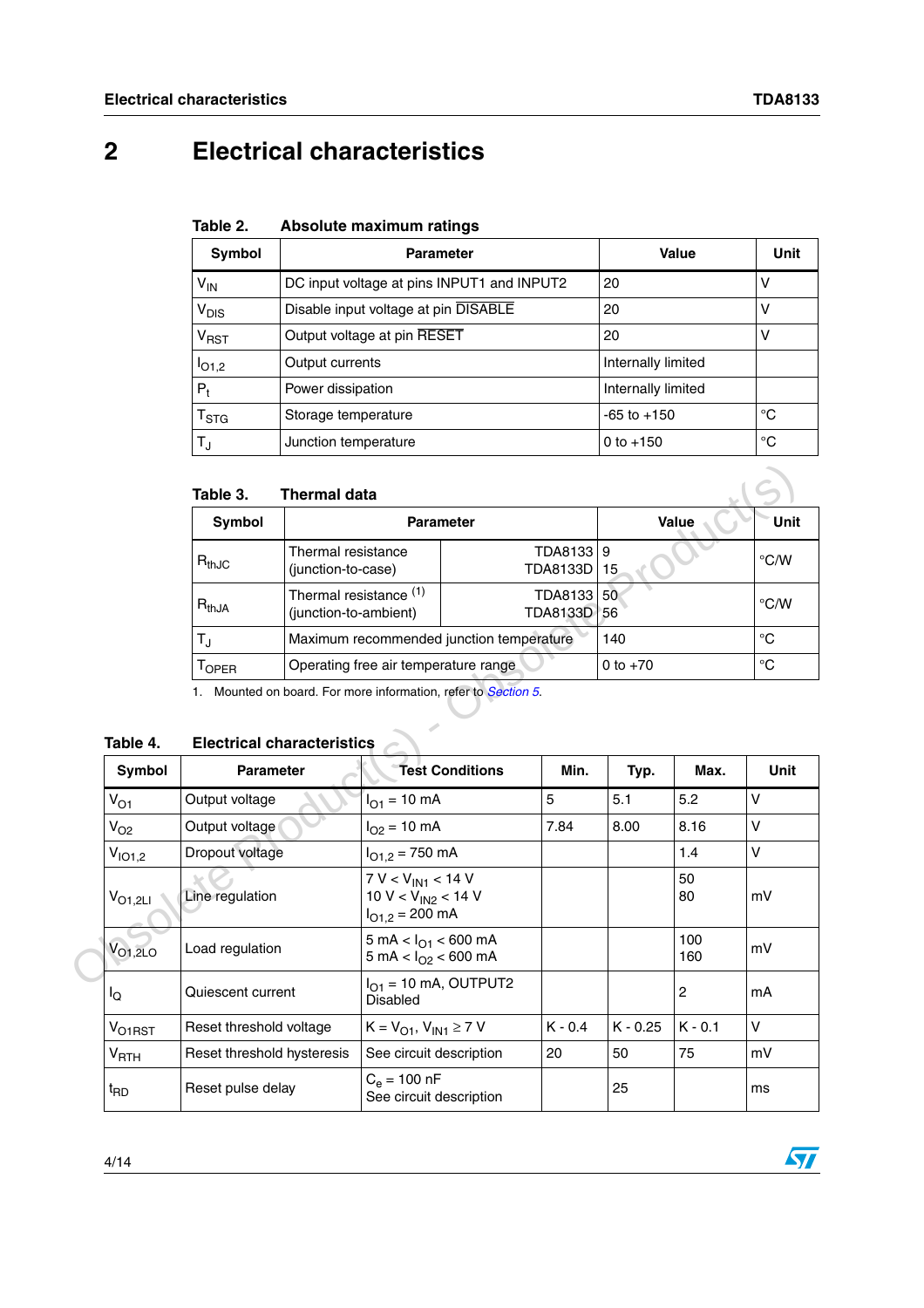| Symbol                      | <b>Parameter</b>                                              | <b>Test Conditions</b>                                                           | Min.           | Typ. | Max.           | Unit              |
|-----------------------------|---------------------------------------------------------------|----------------------------------------------------------------------------------|----------------|------|----------------|-------------------|
| $V_{RL}$                    | Saturation voltage in reset<br>condition                      | $I_{\overline{\text{RESET}}} = 5 \text{ mA}$                                     |                |      | 0.4            | V                 |
| <sup>I</sup> RH             | Leakage current in normal<br>condition                        | $V_{\overline{\text{RESET}}}$ 10 V                                               |                |      | 10             | μA                |
| $K_{O1, 2}$                 | Output voltage thermal drift                                  | $K_0 = \frac{\Delta V_0 \cdot 10^6}{\Delta T \cdot V_0}$<br>$T_J = 0$ to + 125°C |                | 100  |                | ppm/°C            |
| $I_{O1,2SC}$                | Short circuit output current                                  | $V_{IN1} = 7 V, V_{IN2} = 10 V$<br>$V_{IN1,2} = 16 V^{(1)}$                      |                |      | 1.6<br>1.0     | Α                 |
| <b>V<sub>DISH</sub></b>     | Disable voltage when pin DISABLE is high (OUTPUT2<br>active)  |                                                                                  | $\overline{c}$ |      |                | $\vee$            |
| <b>V<sub>DISL</sub></b>     | Disable voltage when pin DISABLE is low (OUTPUT2<br>disabled) |                                                                                  |                | 0.8  | v              |                   |
| <sup>I</sup> DIS            | Disable bias current                                          | $0 V < V_{DIS} < 7 V$                                                            | $-100$         |      | $\overline{c}$ | $\mu\overline{A}$ |
| $\mathsf{T}_{\mathsf{JSD}}$ | Junction temperature for thermal shutdown                     |                                                                                  |                | 145  |                | $^{\circ}C$       |
|                             |                                                               | J-ODSOLS                                                                         |                |      |                |                   |
|                             | Obsolete Product(s)                                           |                                                                                  |                |      |                |                   |
|                             |                                                               |                                                                                  |                |      |                |                   |

#### **Table 4. Electrical characteristics (continued)**

 $\sqrt{2}$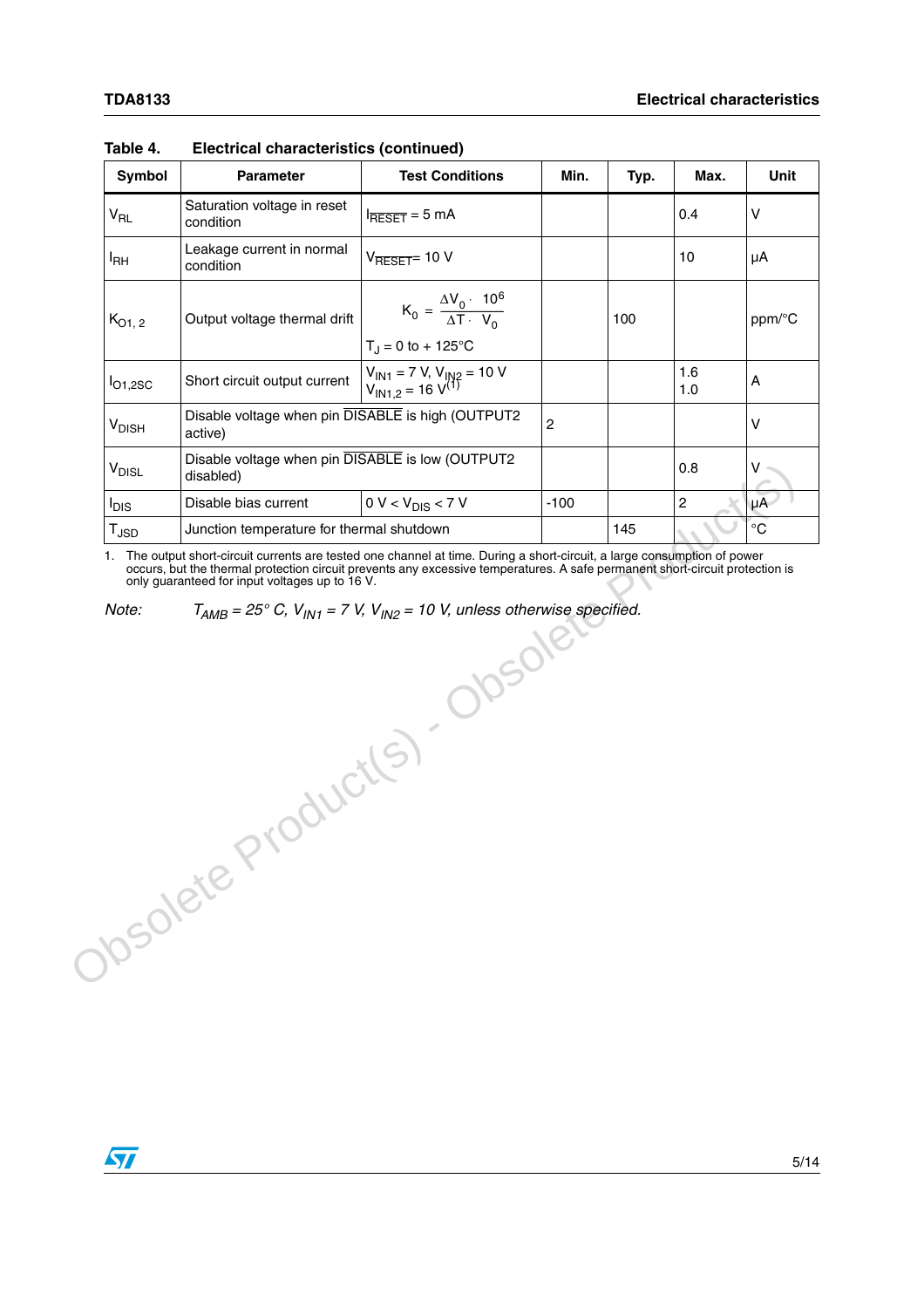### <span id="page-5-0"></span>**3 Circuit description**

The TDA8133 and the TDA8133D are dual-voltage regulators with reset and disable functions.

The two regulation parts are supplied from a single voltage reference circuit trimmed by zener zapping during EWS testing. Since the supply voltage of this voltage reference is connected to pin INPUT1 ( $V_{\text{IN1}}$ ), the second regulator will not work if pin INPUT1 is not supplied.

The output stages are designed using a Darlington configuration with a typical dropout voltage of 1.2 V.

The disable circuit will switch off pin OUTPUT2 if a voltage less than 0.8 V is applied to pin DISABLE.

The reset circuit checks the voltage at pin OUTPUT1. If this voltage drops below  $V_{O1}$  -0.25 V (4.85 V Typ.), the "a" comparator (*[Figure 4](#page-5-1)*) rapidly discharges the external capacitor (Ce) and the reset output immediately switches to low. When the voltage at pin OUTPUT1 exceeds  $V_{O1}$  - 0.2 V (4.9 V Typ.), the  $V_{Ce}$  voltage increases linearly to the reference voltage ( $V_{REF}$  = 2.5 V) corresponding to a reset pulse delay ( $t_{RD}$ ) as shown in *Figure 5*.

$$
t_{RD} = \frac{C_e \times 2.5V}{10 \mu A}
$$

Afterwards, the reset output returns to high. To avoid glitches in the reset output, the second comparator "b" has a large hysteresis (1.9 V).

<span id="page-5-1"></span>



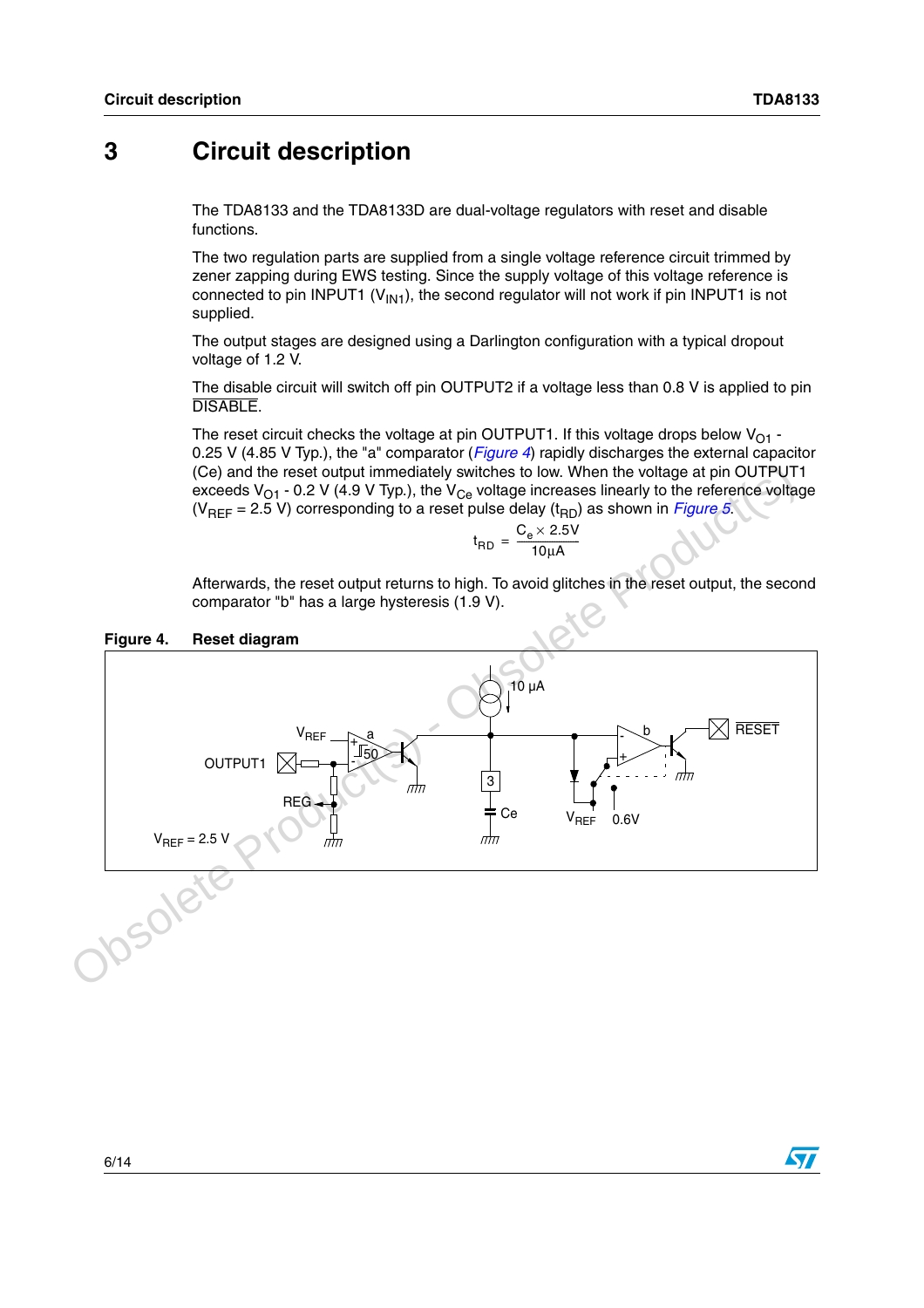

### <span id="page-6-0"></span>**Figure 5. Internal reset diagram**

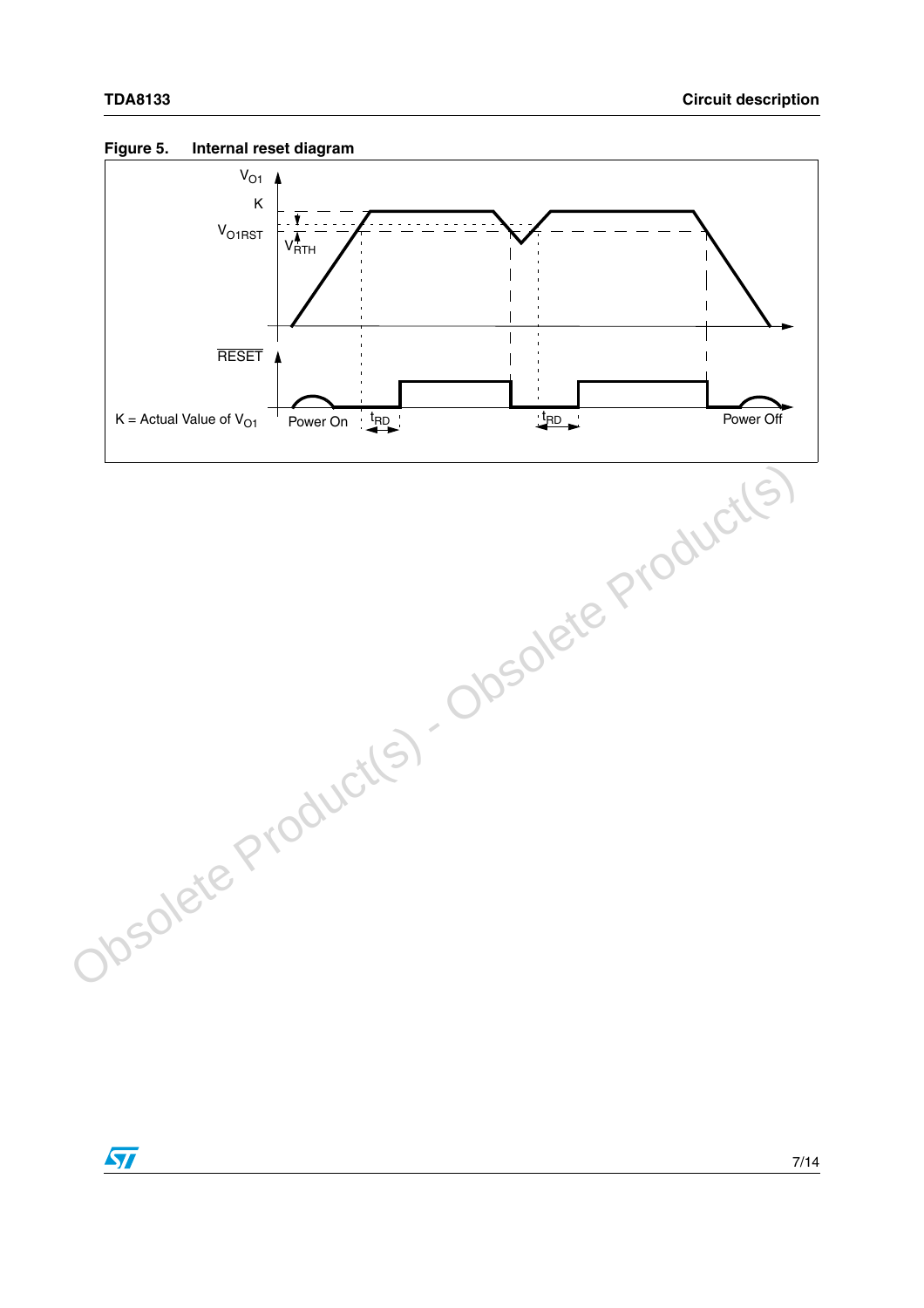### <span id="page-7-0"></span>**4 Application diagrams**









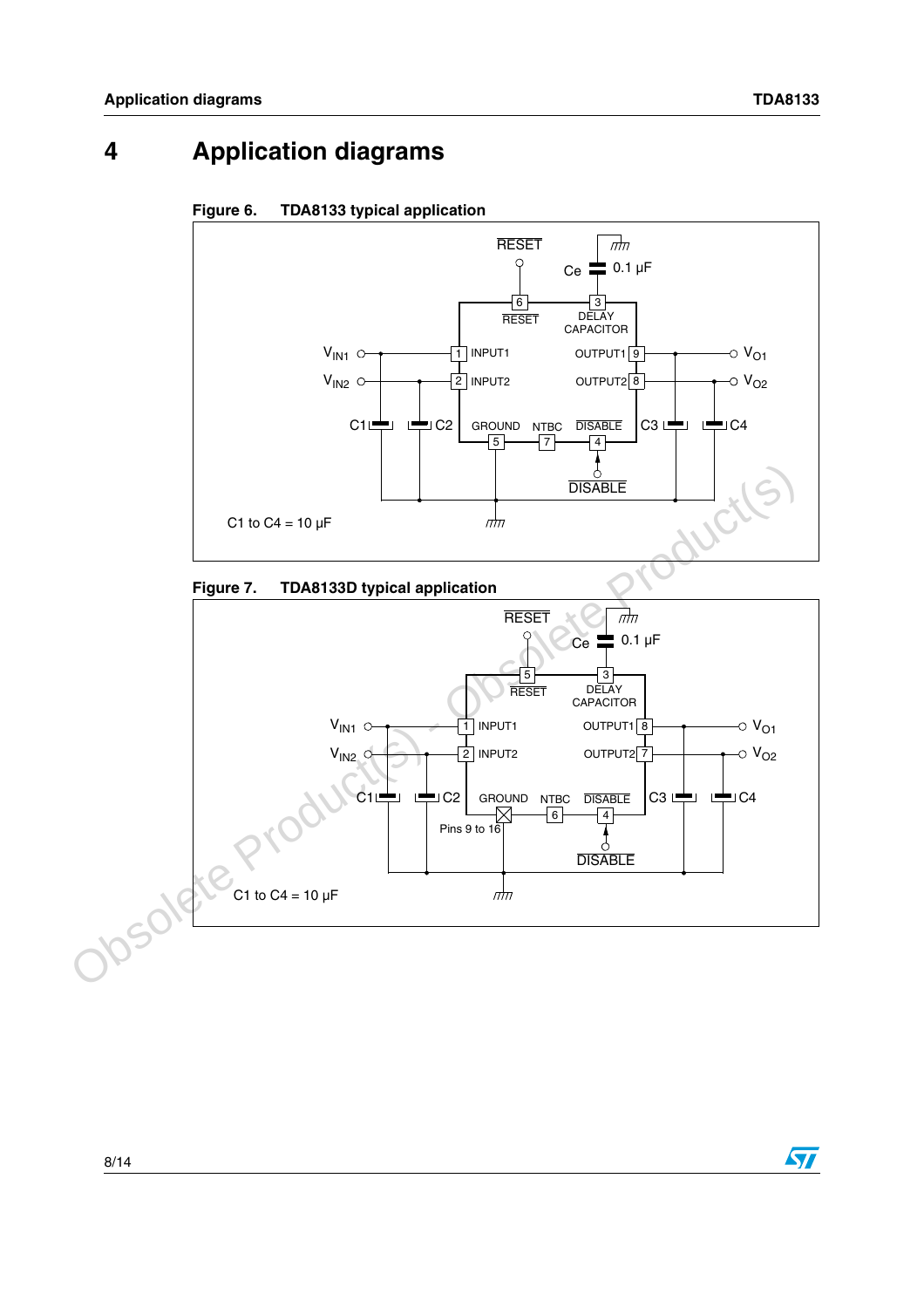$\sqrt{}$ 

### <span id="page-8-0"></span>**5 Power dissipation and layout indications**

The power is mainly dissipated by the two device buffers. It can be calculated by the equation:

 $P = (V_{1N1} - V_{O1}) \times I_{O1} + (V_{1N2} - V_{O2}) \times I_{O2}$ 

The following table lists the different  $R_{thJA}$  values of these packages with or without a heat sink and the corresponding maximum power dissipation assuming:

- Maximum ambient temperature =  $70^{\circ}$  C
- Maximum junction temperature =  $140^{\circ}$  C

**Table 5. Power dissipation**

| <b>Device</b> | <b>Heat Sink</b> | $\mathsf{R}_{\mathsf{thJA}}$ in $^\circ$ C/W | $\mathsf{P}_{\textsf{MAX}}$ in W |
|---------------|------------------|----------------------------------------------|----------------------------------|
| TDA8133       | No               | 50                                           | 1.4                              |
|               | Yes              | 20                                           | 3.5                              |
| TDA8133D      | No               | 56 to 40                                     | 1.25 to 1.75                     |
|               | Yes              | 32                                           | 2.2                              |

#### **Figure 8. Thermal resistance (junction-to-ambient) for DIP16 package without heatsink**





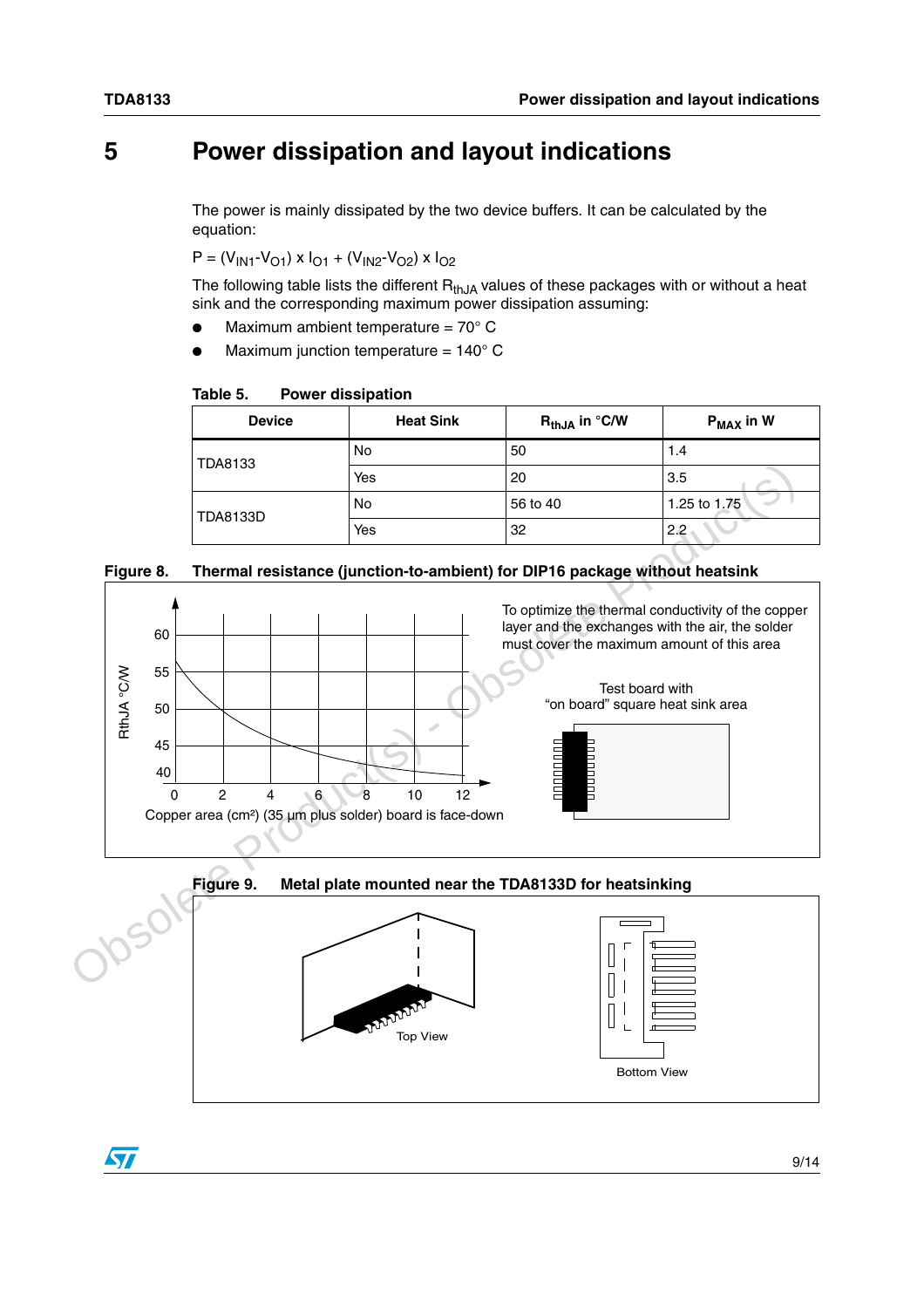$\sqrt{2}$ 

## <span id="page-9-0"></span>**6 Package mechanical data**



**Figure 10. 9-pin plastic single in-line package**

### **Table 6. 9-pin plastic single in-line package dimensions**

|           |                           | ┙    |                               | b <sub>3</sub><br>${\bf e}3$<br>$\, {\bf B}$ | b1<br>e                                         | c1            |       |
|-----------|---------------------------|------|-------------------------------|----------------------------------------------|-------------------------------------------------|---------------|-------|
|           | Table 6.                  |      |                               |                                              | 9-pin plastic single in-line package dimensions |               |       |
|           | Dim.                      |      | $\mathop{\text{mm}}\nolimits$ |                                              |                                                 | <b>Inches</b> |       |
|           |                           | Min. | Typ.                          | Max.                                         | Min.                                            | Typ.          | Max.  |
|           | $\boldsymbol{\mathsf{A}}$ |      |                               | 7.1                                          |                                                 |               | 0.280 |
|           | a <sub>1</sub>            | 2.7  |                               | 3                                            | 0.106                                           |               | 0.118 |
|           | $\sf{B}$                  |      |                               | 24.8                                         |                                                 |               | 0.976 |
|           | b1                        |      | 0.5                           |                                              |                                                 | 0.020         |       |
|           | b <sub>3</sub>            | 0.85 |                               | 1.6                                          | 0.033                                           |               | 0.063 |
|           | $\mathsf{C}$              |      | 3.3                           |                                              |                                                 | 0.130         |       |
|           | c1                        |      | 0.43                          |                                              |                                                 | 0.017         |       |
| <b>SI</b> | c2                        |      | 1.32                          |                                              |                                                 | 0.052         |       |
|           | D                         |      |                               | 21.2                                         |                                                 |               | 0.835 |
|           | d1                        |      | 14.5                          |                                              |                                                 | 0.571         |       |
|           | $\mathsf{e}\,$            |      | 2.54                          |                                              |                                                 | 0.100         |       |
|           | e3                        |      | 20.32                         |                                              |                                                 | 0.800         |       |
|           | L                         | 3.1  |                               |                                              | 1.122                                           |               |       |
|           | L1                        |      | 3                             |                                              |                                                 | 0.116         |       |
|           | L2                        |      | 17.6                          |                                              |                                                 | 0.693         |       |

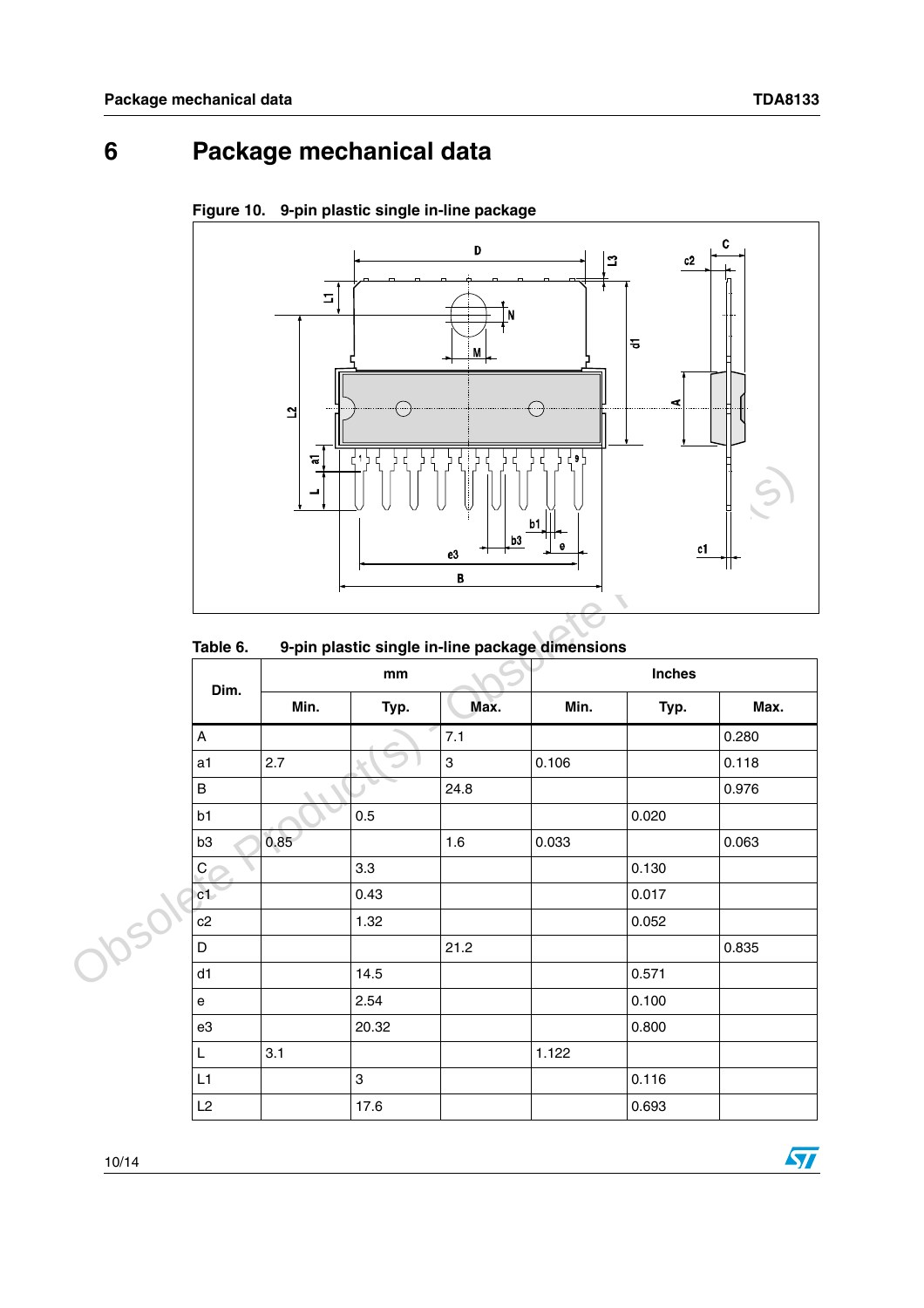| iuwit v.       |      |      |      | <u>Upin plastic single in time package uniferisions (commuca)</u> |               |       |  |
|----------------|------|------|------|-------------------------------------------------------------------|---------------|-------|--|
| Dim.           |      | mm   |      |                                                                   | <b>Inches</b> |       |  |
|                | Min. | Typ. | Max. | Min.                                                              | Typ.          | Max.  |  |
| L <sub>3</sub> |      |      | 0.25 |                                                                   |               | 0.010 |  |
| M              |      | 3.2  |      |                                                                   | 0.126         |       |  |
| $\overline{N}$ |      |      |      |                                                                   | 0.039         |       |  |

**Table 6. 9-pin plastic single in-line package dimensions (continued)**





**Table 7. 16-pin plastic dual in-line package dimensions**

| Dim.           | ₹<br>mm |       |       | <b>Inches</b> |       |       |
|----------------|---------|-------|-------|---------------|-------|-------|
|                | Min.    | Typ.  | Max.  | Min.          | Typ.  | Max.  |
| $\Lambda$      |         |       | 5.33  |               |       | 0.210 |
| A <sub>1</sub> | 0.38    |       |       | 0.015         |       |       |
| A2             | 2.92    | 3.30  | 4.95  | 0.115         | 0.130 | 0.195 |
| $\sf b$        | 0.36    |       | 0.56  | 0.014         |       | 0.022 |
| b <sub>2</sub> |         | 1.52  | 1.78  |               | 0.060 | 0.070 |
| $\mathbf{C}$   | 0.20    | 0.25  | 0.36  | 0.008         | 0.010 | 0.014 |
| $\mathsf{D}^-$ | 18.67   | 19.18 | 19.69 | 0.735         | 0.755 | 0.775 |
| e              |         | 2.54  |       |               | 0.100 |       |
| E1             | 6.10    | 6.35  | 7.11  | 0.240         | 0.250 | 0.280 |
| L              | 2.92    | 3.30  | 3.81  | 0.115         | 0.130 | 0.150 |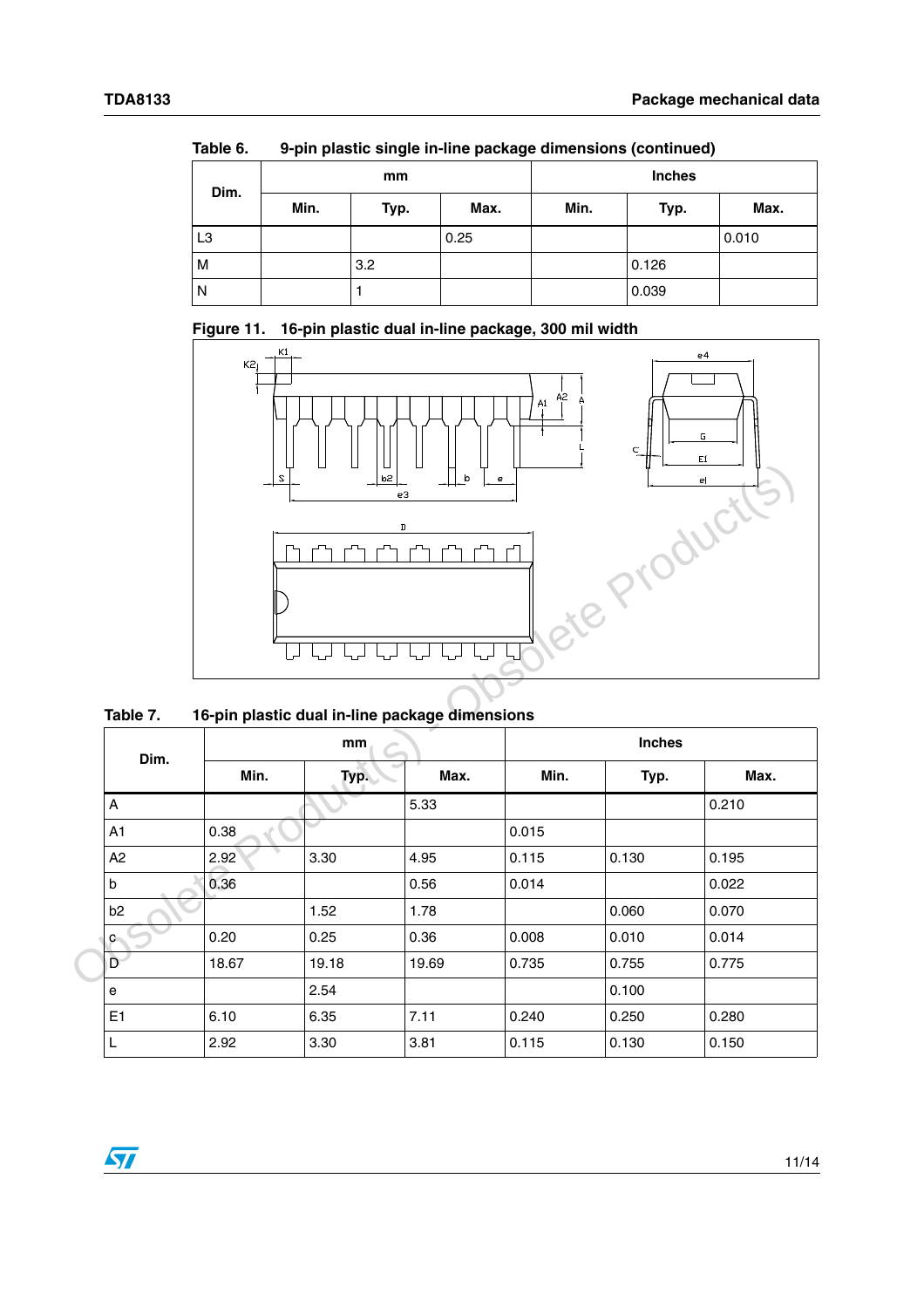### <span id="page-11-0"></span>**6.1 Environmentally-friendly packages**

In order to meet environmental requirements, ST offers these devices in different grades of ECOPACK® packages, depending on their level of environmental compliance.

ECOPACK specifications, grade definitions and product status are available at: *[www.st.com.](http://www.st.com)*  ECOPACK is an ST trademark.

Obsolete Product(s) - Obsolete Product(s)

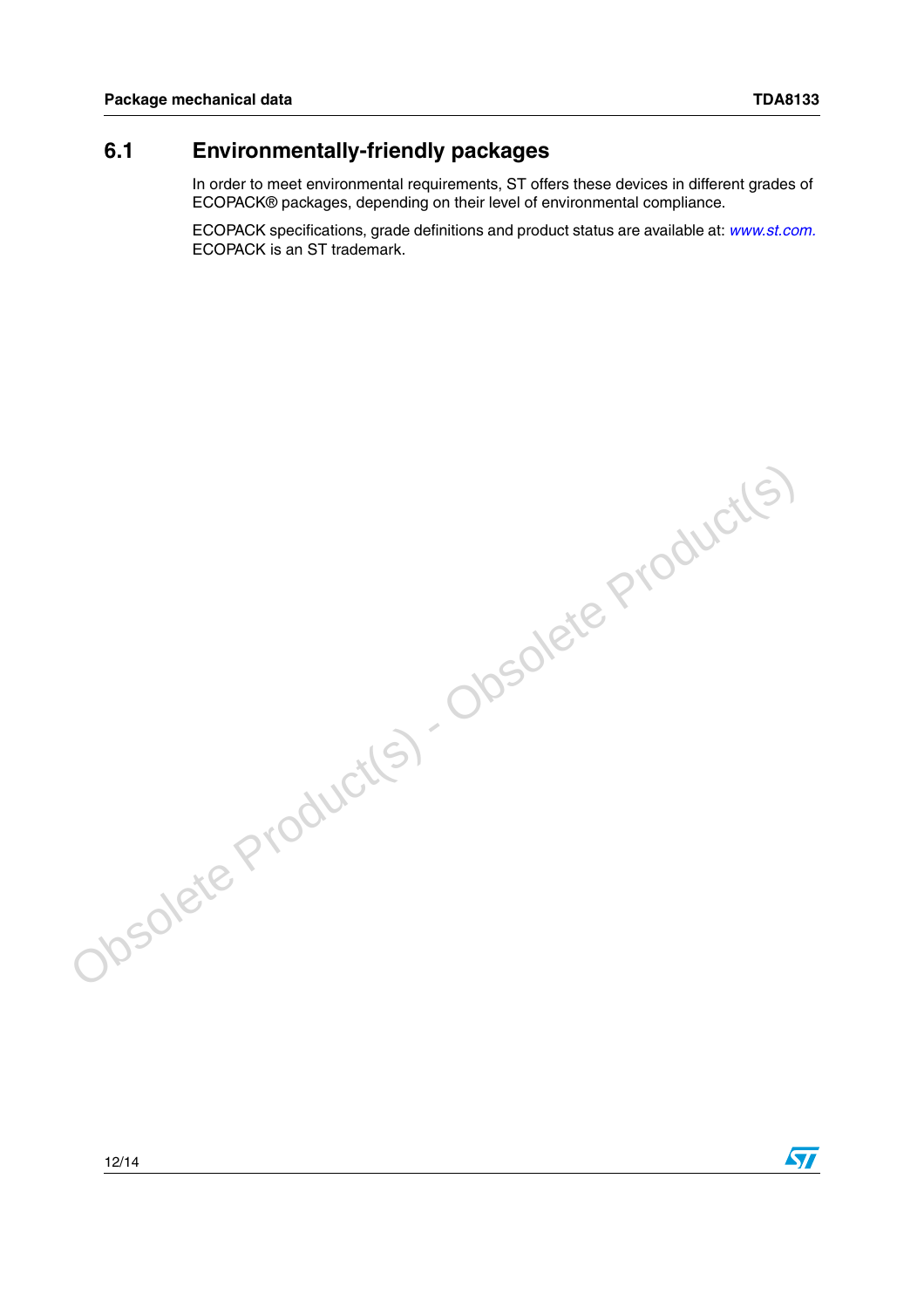### <span id="page-12-0"></span>**7 Revision history**

#### Table 8. **Document revision history**

|  | <b>Date</b>       | <b>Revision</b> | <b>Changes</b>                                                              |
|--|-------------------|-----------------|-----------------------------------------------------------------------------|
|  | March 1994        | 1.0             | First issue                                                                 |
|  | <b>July 2001</b>  | 1.1             | Datasheet update and addition of DIP16 package                              |
|  | August 2001       | 1.2             | General update; DISABLE pin renamed DISABLE (function remains<br>unchanged) |
|  | September<br>2001 | 1.3             | Thermal data updated                                                        |
|  | October 2001      | 1.4             | Thermal data updated. Figure 2 and Figure 3 updated                         |
|  | 05-Mar-2009       | $\overline{c}$  | Preliminary banner removed, template updated and Section 6.1<br>added       |
|  |                   |                 | 10solete Product(s) - Obsolete Product(s)                                   |